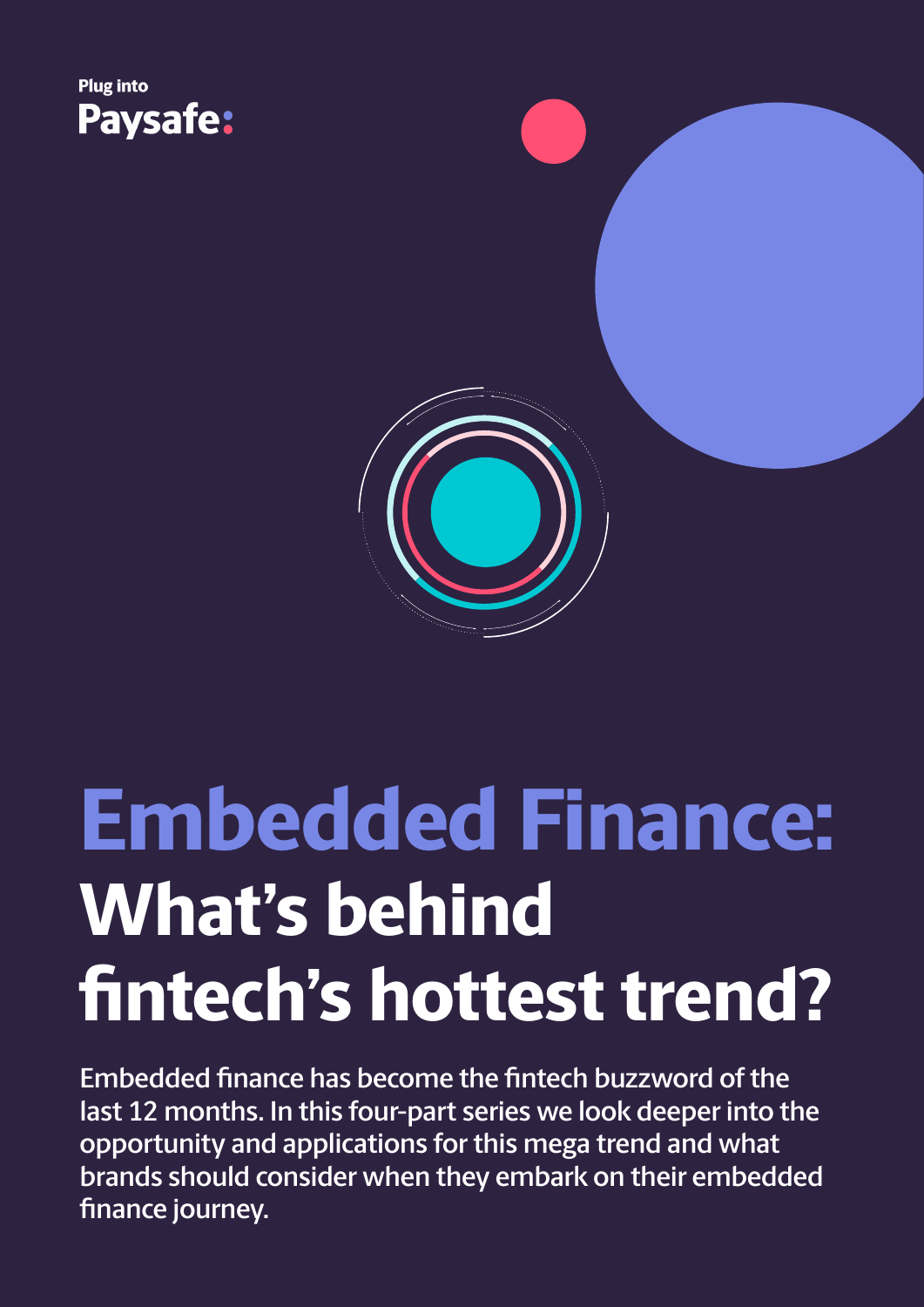### **Contents**

| Part one: The consumer take on embedded payments                                                             | З.                |
|--------------------------------------------------------------------------------------------------------------|-------------------|
| Part two: Evolution and opportunity in the embedded finance ecosystem                                        | $\mathbf{7}$      |
| Part three: Making embedded finance work: 3 questions to secure success                                      | $12 \overline{ }$ |
| <b>Part four: Embedded finance applications and opportunities:</b><br>Right product, right time, right place |                   |
| <b>About Paysafe</b>                                                                                         | 21.               |

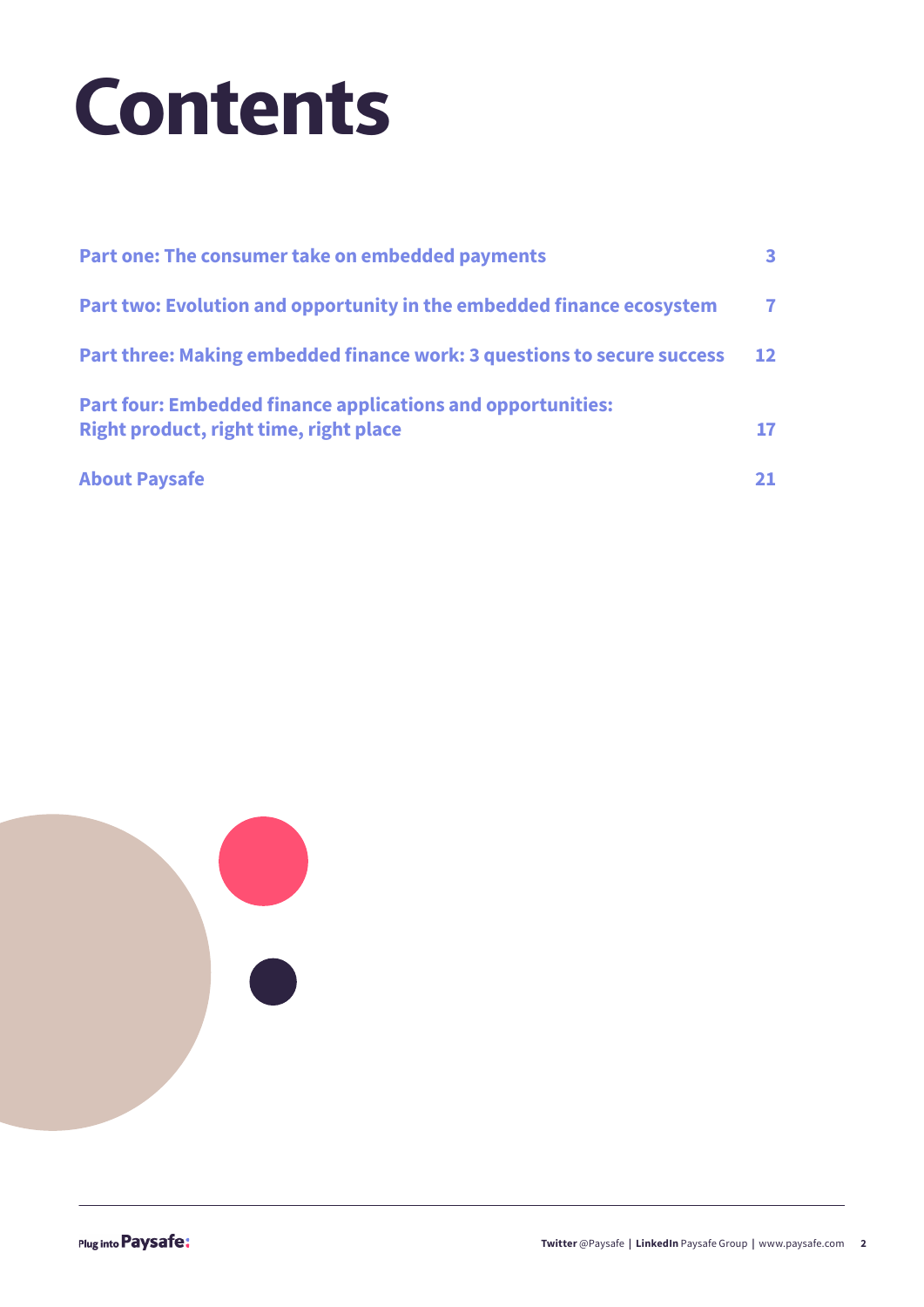### **The consumer take on embedded payments**



Plug into Paysafe: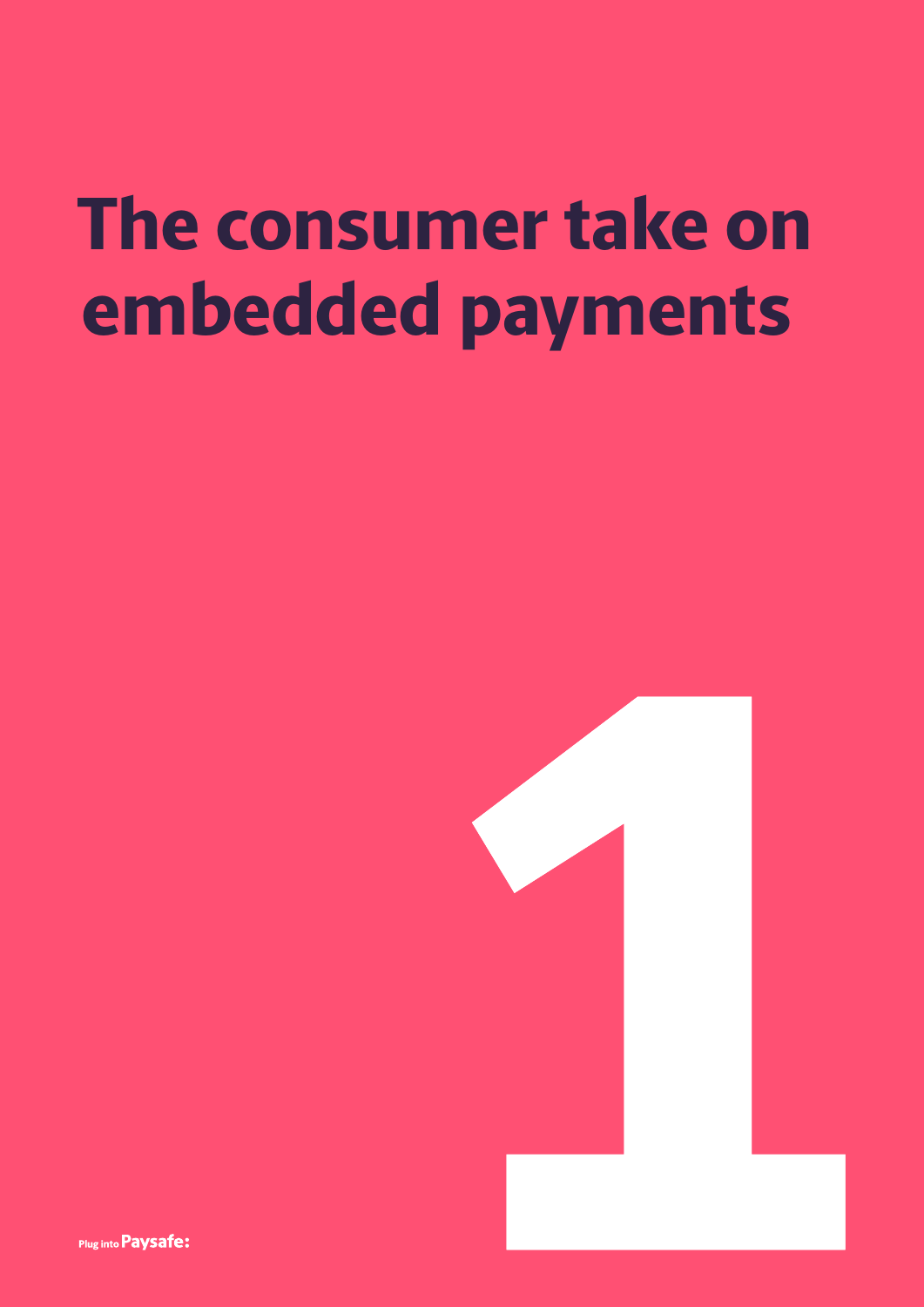It might be a hot topic for merchants, payments providers, banks, and a plethora of other financial services players, but what do consumers think — and know — about embedded payments?

A trend that's rarely been out of the spotlight and continues to drive billions in investments yet seems to be more mystery concept than transaction revolution for the average consumer: in Paysafe's 2022 Lost in Transaction survey of 11,000 respondents in Europe, North America, and Latin America, we asked consumers about their perception of embedded finance. Before we share more detailed thoughts about embedded finance from a business perspective, we explore some of the perceptions among consumer audiences and see what the results mean for merchants.

#### **"Embedded what?"**

Nearly half of those who took part in the survey — 49% — have never heard of the term embedded payments. And of the 51% who have heard of the term, 23% don't understand what it means. This shows us that while there may be much fanfare across the industry, consumer awareness of embedded payments is generally low.

There's a noteworthy difference between responses to this question in Latin America compared to EMEA and North America, with only 39% in Latin America having never heard of the term versus 53% in EMEA and North America combined. Latin American consumers' keen adoption of alternative payment methods in the last couple of years might explain this more extensive understanding of the digital payments options available, as well as knowledge of how they work.



#### **Have you heard of the term embedded payments? | North America**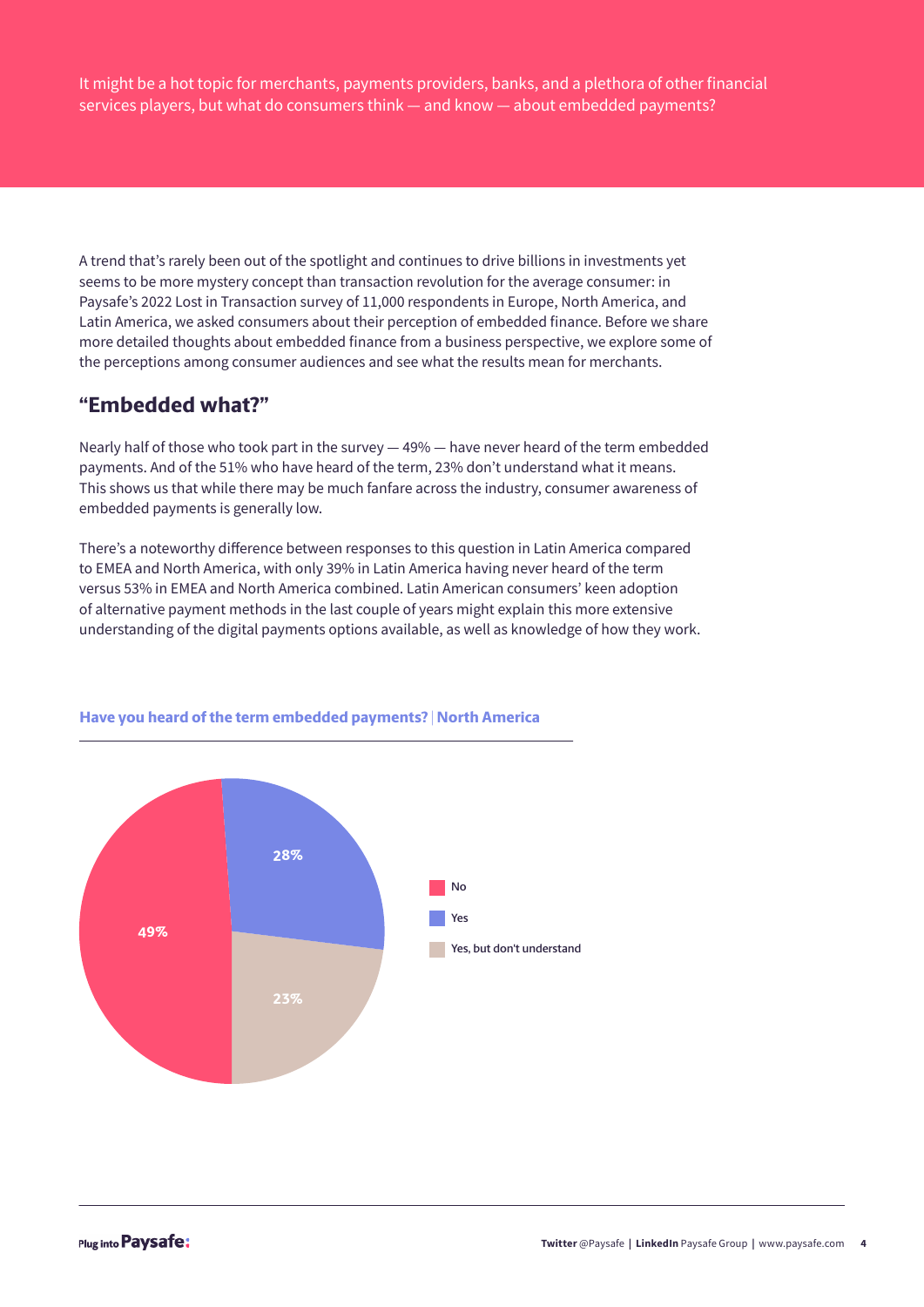

#### **% of respondents who agree they don't know enough about embedded payments (by region)**

Back to the worldwide picture, and of those who have heard of the term embedded payments, 58% of respondents agree with the statement that they don't know enough about embedded payments. Here, in contrast, we see minimal variation between EMEA, North American, and Latin America — 54%, 58% and 63% respectively.

So one of the strong messages coming out of Paysafe's research is that there is a clear opportunity for more education around embedded payments. This means there's huge scope for the role of merchants in not only highlighting their embedded payments capabilities, but also helping the consumer base understand the benefits and thereby encouraging greater uptake.

#### **Already the ultimate frictionless experience?**

While the survey results expose a big knowledge gap and demonstrates a need for more education around embedded payments, there's also a clear willingness to get to grips with the concept. This suggests people would be more open to using the option when paying for services online and on their smartphones.

Another key point is that a fair number of consumers who responded that they don't know (or don't know enough) have probably used embedded payments, but not necessarily realised they had. Or perhaps they've just not known this is what we call it in the fintech world. How easy is it to book a cab on an app, order a takeaway? And how many of us when we do this, think — "that was a seamless embedded payments transaction"?

The thing is, consumers know when they've had a substandard experience. They know when there's friction. And the whole idea around embedded payments is that the payment aspect becomes so seamless that the consumer doesn't need to expend any of the usual effort of locating their wallet or purse, entering card details, organising a transfer. Nor do they encounter any of the potential problems, such as dropped or declined transactions or long wait times as authentication processes take place. So these figures might, in part, reflect the fact that the embedded payments transactions consumers are having are so seamless as to be entirely unnoteworthy — they just work.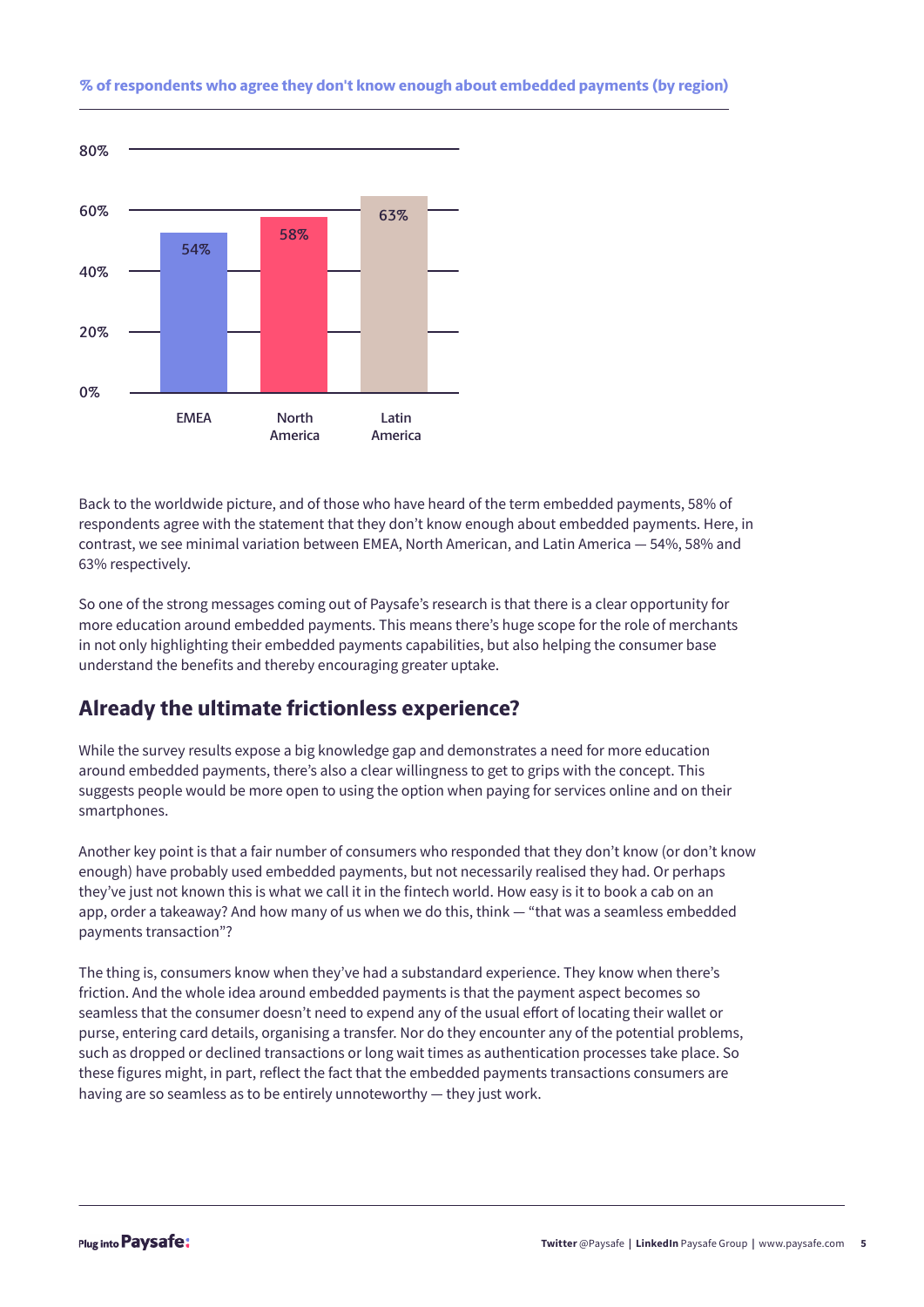#### **Embedding the experience and building trust**

That being said, broadening consumers' knowledge around embedded payments and its benefits is no bad thing. Especially addressing the security concerns that some respondents have expressed.

Like with many emerging tech trends, consumers may be taking time to get used to the concept. Currently, only 38% of those who have heard of embedded payments globally agree that they're more secure than traditional methods of payment. When broken down into region, the responses highlight another interesting geographic difference, with 47% of Latin American consumers reckoning embedded payments are more secure than traditional payments, compared to 31% in EMEA and 37% in North America.

#### **Respondents who have heard of embedded payments**



Another significant callout on security is that of those that have heard of embedded payments, 59% worry that they might be charged the wrong amount when using embedded payments. This is a fundamental concern that needs to be addressed before we can expect more widespread adoption of embedded payments.

So for merchants and payments providers, getting the word out there is a top priority. Highlighting not only the speed, ease, and convenience benefits, but also showing that security — and consumer control — are bolstered rather than compromised with embedded payments. Build trust, and they will come.

Maybe, also, we need a better moniker. One that sticks more comprehensively in the consumer mind and says more about their experience — which is what matters — than how we think of it as merchants and payments providers. Answers on a postcard, please.

*In the next three articles, we'll be looking at the embedded finance ecosystem, strategies and questions for merchants, and what three critical elements successful use cases have in common.*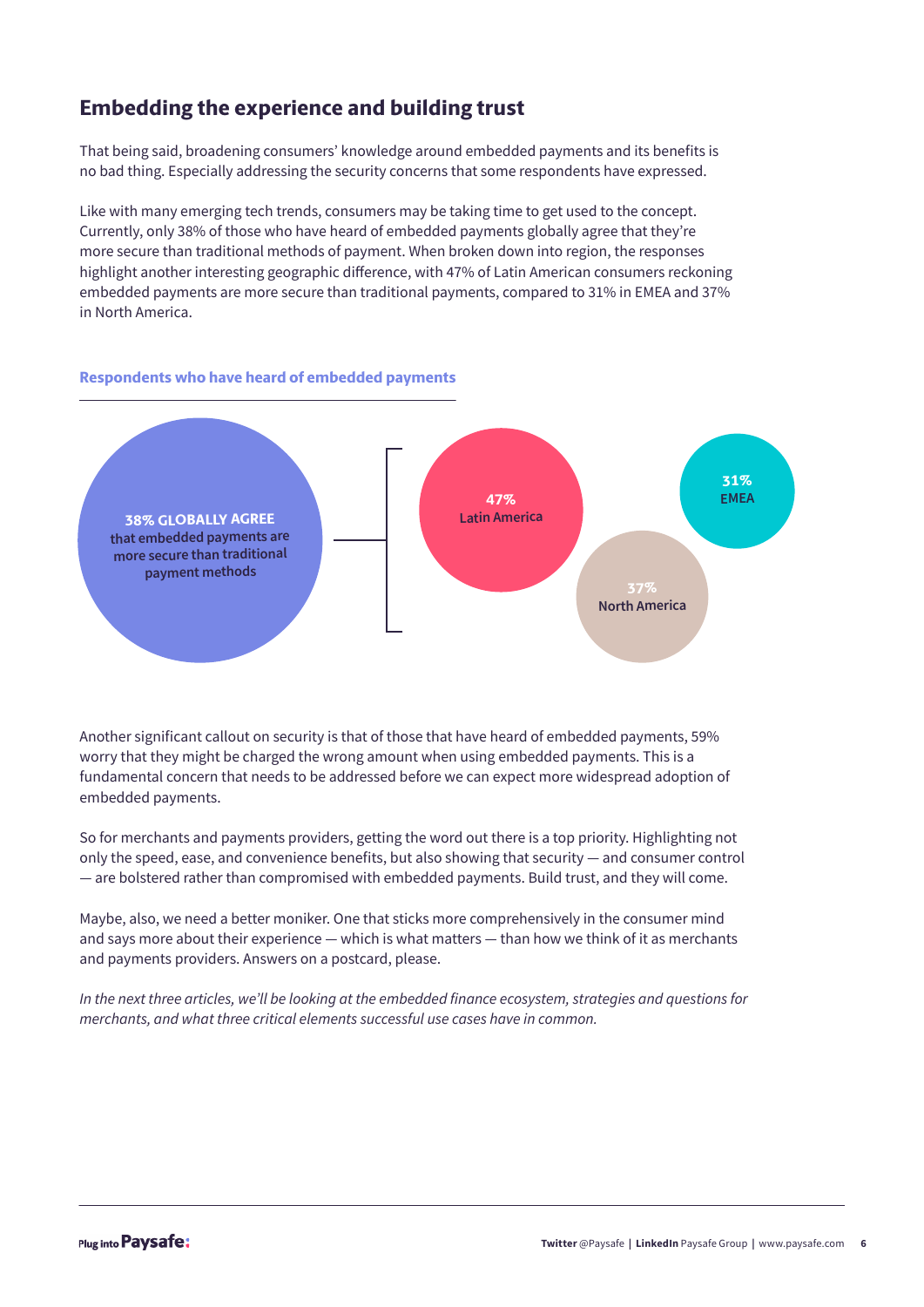## **Evolution and opportunity in the embedded finance ecosystem**



Plug into Pavsafe: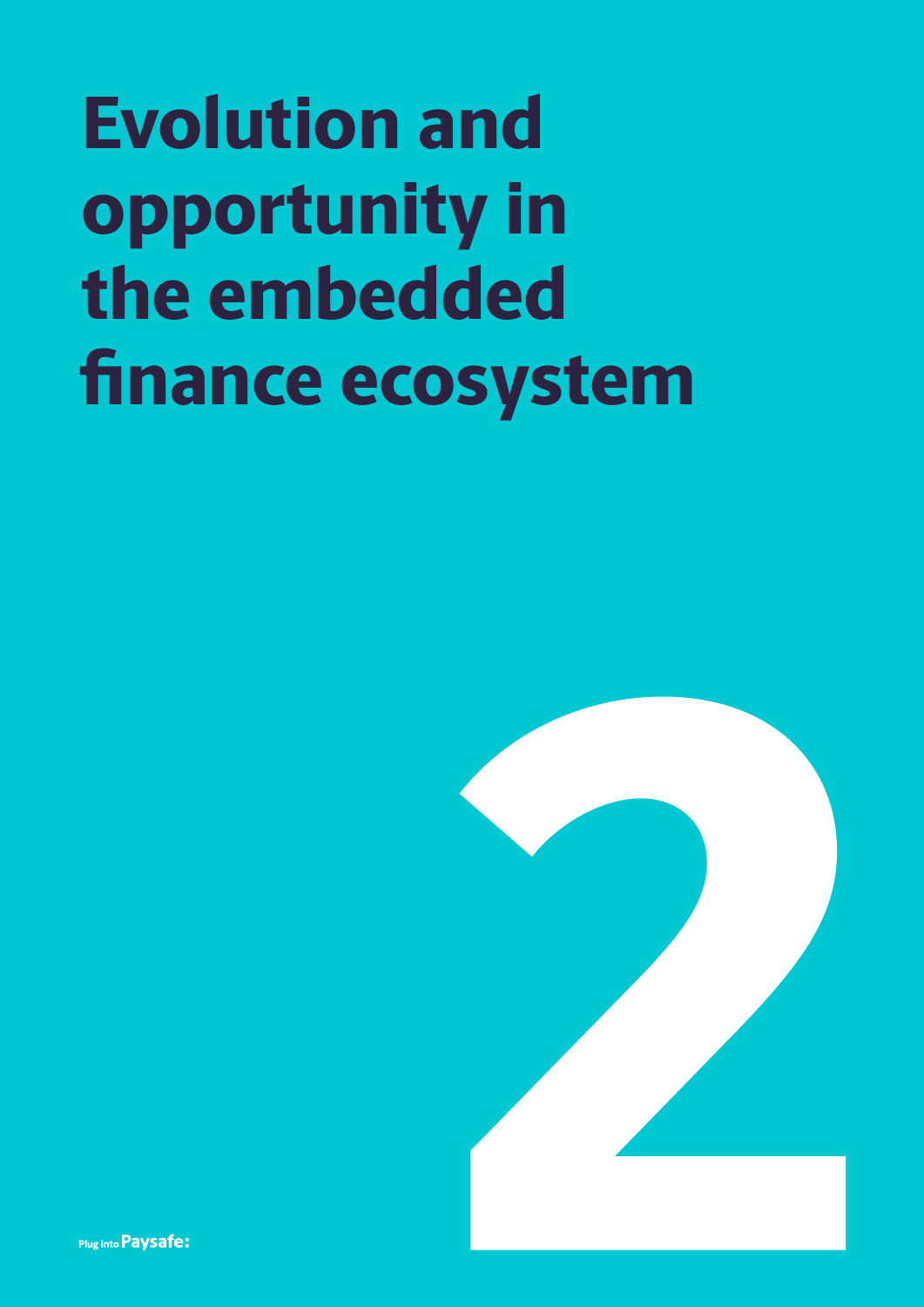In this article, we're exploring the embedded finance environment today. How and why we've got to where we are, and what embedded finance means for consumers, merchants, and other key players.

#### **Towards more agile payments functionality**

Open banking has been the enabler of many aspects of disruption in financial services and payments. And as the disruption has played out, embedded finance has become increasingly relevant. This, along with the shift to online in the wake of the pandemic and greater customer expectations of the payment experience, has accelerated the speed with which we've arrived at where we are. And that, in a nutshell, is lots more embedded finance use cases. It's also what's fuelling forecasts of growth over the next few years — a \$230 billion revenue market by 2025, according to Lightyear Capital, with embedded payments making up around 60% of that.



**Forecast of growth for embedded finance**

The rapid changes happening at the checkout — for example, the rise in both cryptocurrency payment methods (63% growth in the year ending October 2021, as we saw in our survey) and digital wallets (67%) — is a clear signal to all companies that they need an agile way to provide new payment capabilities. Because while the landscape looks different today compared to 12 months ago, it's a given that we'll be saying the same thing in another 12 months' time. This is why building financial functionality into their offerings — and by that we mean functionality that can change as demands do — is going to be essential for the vast majority of brands.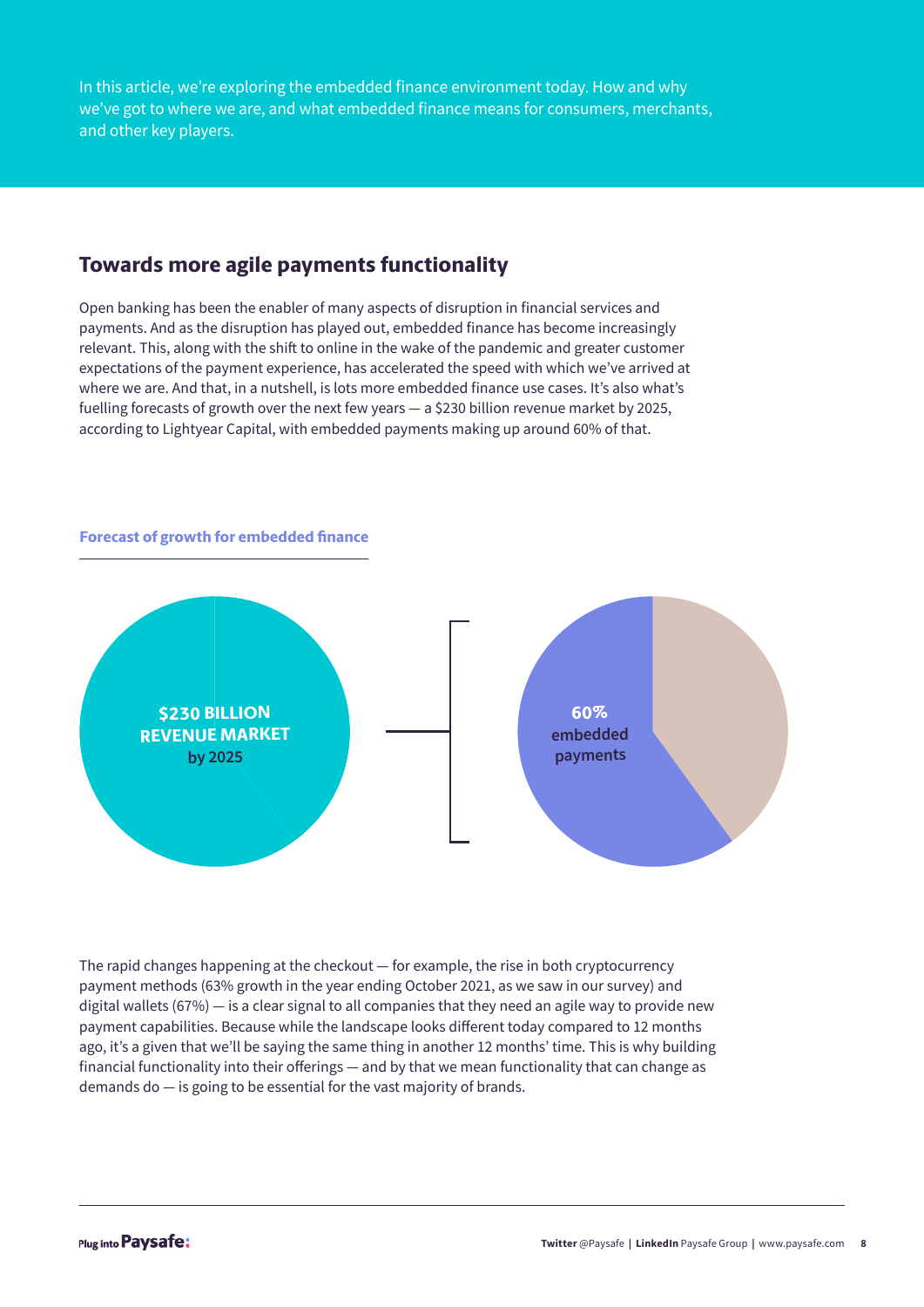#### **The road to embedded finance: from opening gateways, to open banking and open ecosystems**

We can look at payments innovation as an evolution in three stages. Back in the day — before we lived in a world of pandemics and lockdowns — we watched the payment gateway come to the fore: both dedicated gateway services provided by the payment provider and those which are directed by a gateway vendor to the processor. The aim was to remove friction from the payments process. Simply, ecommerce firms and merchants operating online could use a payment gateway of whatever flavour to make it easier for their customers to pay.

With open banking on the scene, payments evolved. A frictionless experience when paying by debit card online was one thing. Customers wanted more choice. Open banking provided this — the ability to offer alternative payment methods like digital wallets as well as allow consumers to pay for services from their bank accounts. So from more seamless experiences we started seeing optionality of payment and a proliferation of alternative payment providers to service this need.

As consumers and merchants — and all the providers (financial, tech or fintech) in between — have become more savvy, the platform economy has started to emerge. We have different ways to pay, but we also have a host of associated services within our reach in this same space. And we don't have to leave the environment we're in to access the products we require. This is where embedded finance is finding its feet, enabling the fulfilment of a variety of financial needs as part of a highly integrated services experience.

#### **What's driving the trend?**

The embedded finance phenomenon has been both customer- and merchant-led. Customers get fast, seamless experiences. They get convenience. They get to pay how they want within an environment and through a brand they trust.

The merchant reaps numerous benefits too. Reduced transaction costs, increased revenue opportunities, better control over what services it can deliver, and a keener level of insight into its consumers' spending and habits. And, as a result of being able to target appropriate products at the point of need, the value the brand delivers to the customer grows, with a corresponding hike in satisfaction and loyalty.

When done right, it's a win-win situation.

Perception around financial services, and who dispenses these services, is also changing. Consumers are becoming more used to sharing their data, especially if they get something in return. So, with the right incentives, they're more likely to be comfortable signing up to financial products through non-financial companies. Especially if that company is a brand they know and have had good experiences with in the past.

So, all-in, there are quite a few forces at work making embedded finance a perfect solution to both consumer and merchant needs.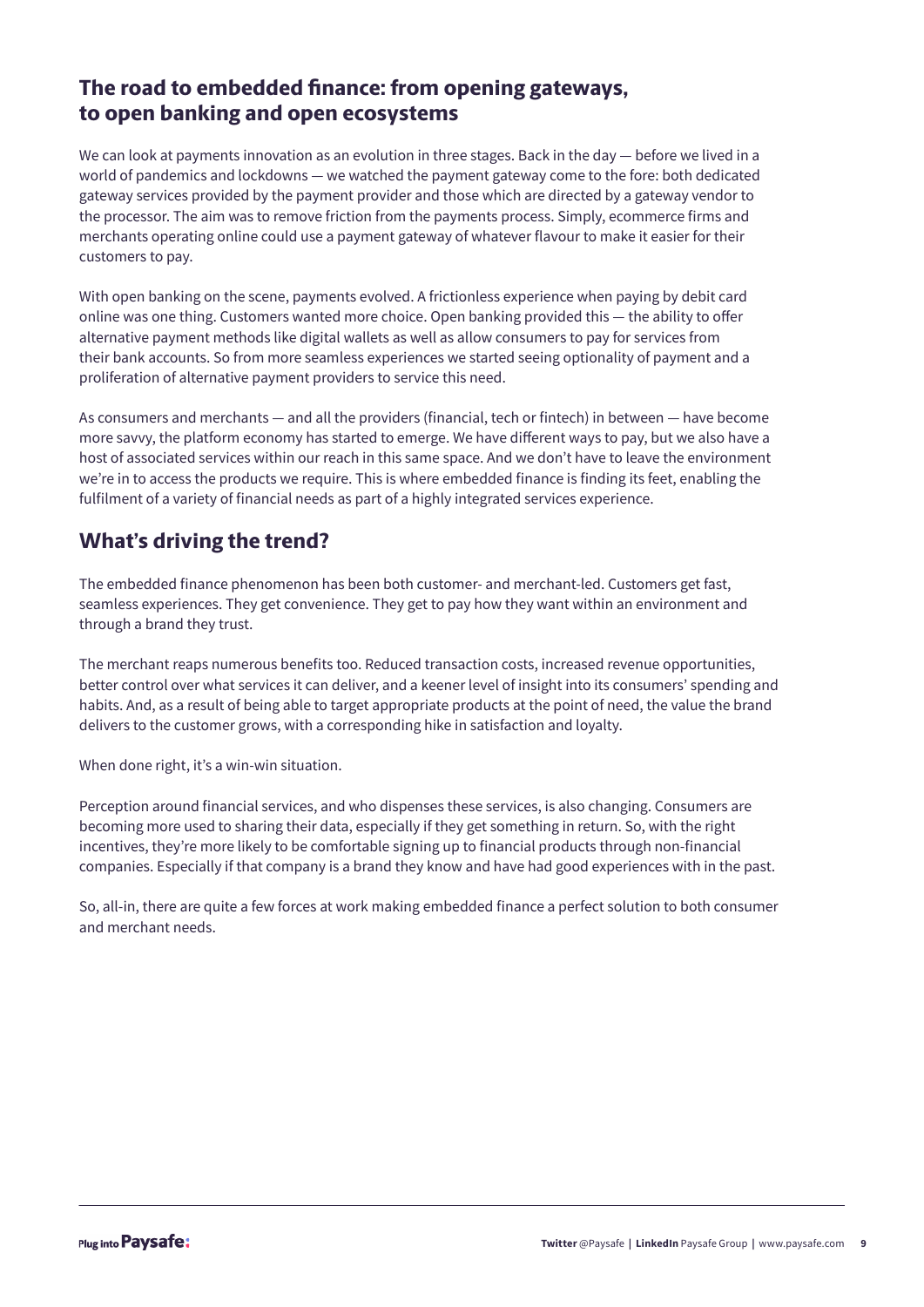

**Customers get fast, seamless experiences. They get convenience. They get to pay how they want within an environment and through a brand they trust.**

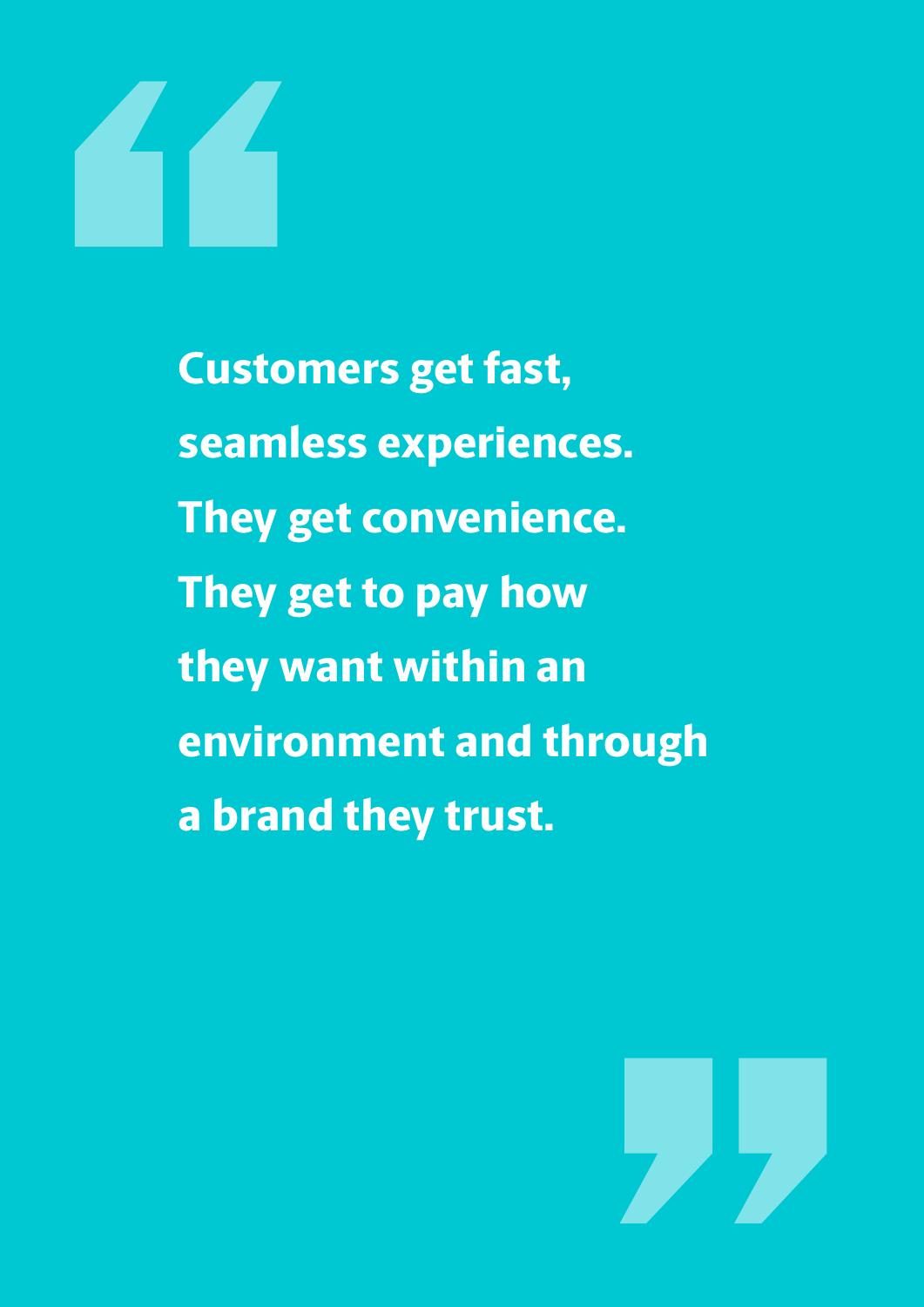#### **The shift to a platform economy**

There are many embedded finance use cases that have been about for a while. As online shoppers, we've all come across the option to pay in instalments for a product or service. This type of embedded lending at the checkout — buy now, pay later — is often faster and more seamless than getting your credit card out, punching in the details and waiting for authorisation. And the merchant gains advantage by keeping the customer on its site and opening up a new revenue stream.

Other classic embedded finance use cases include financial service add-ons to a primary product, such as integrating insurance when you buy a fridge freezer. Or the financing of larger purchases through loans enabled by the merchant. These payments methods are being embedded by companies in every sector. Car retailers offer not just leasing, but their own insurance products. Airlines provide you with a loan for your annual family holiday.

The transition now is towards greater integration. Platform companies like Uber, Grab and Toast, are successfully embedding entire portfolios of financial services into their businesses and creating significant new revenue streams as a result. In these examples, it's almost not about the payment at all. It's about the experience.

#### **Getting a piece of the action**

There's opportunity at both ends of the spectrum. But to hit the mark with consumers, organisations need to ask some key questions about their business models, and consider not just the tech they'll require, but, more critically, what issue they're trying to solve. In our next article, we'll explore what some of those questions are.

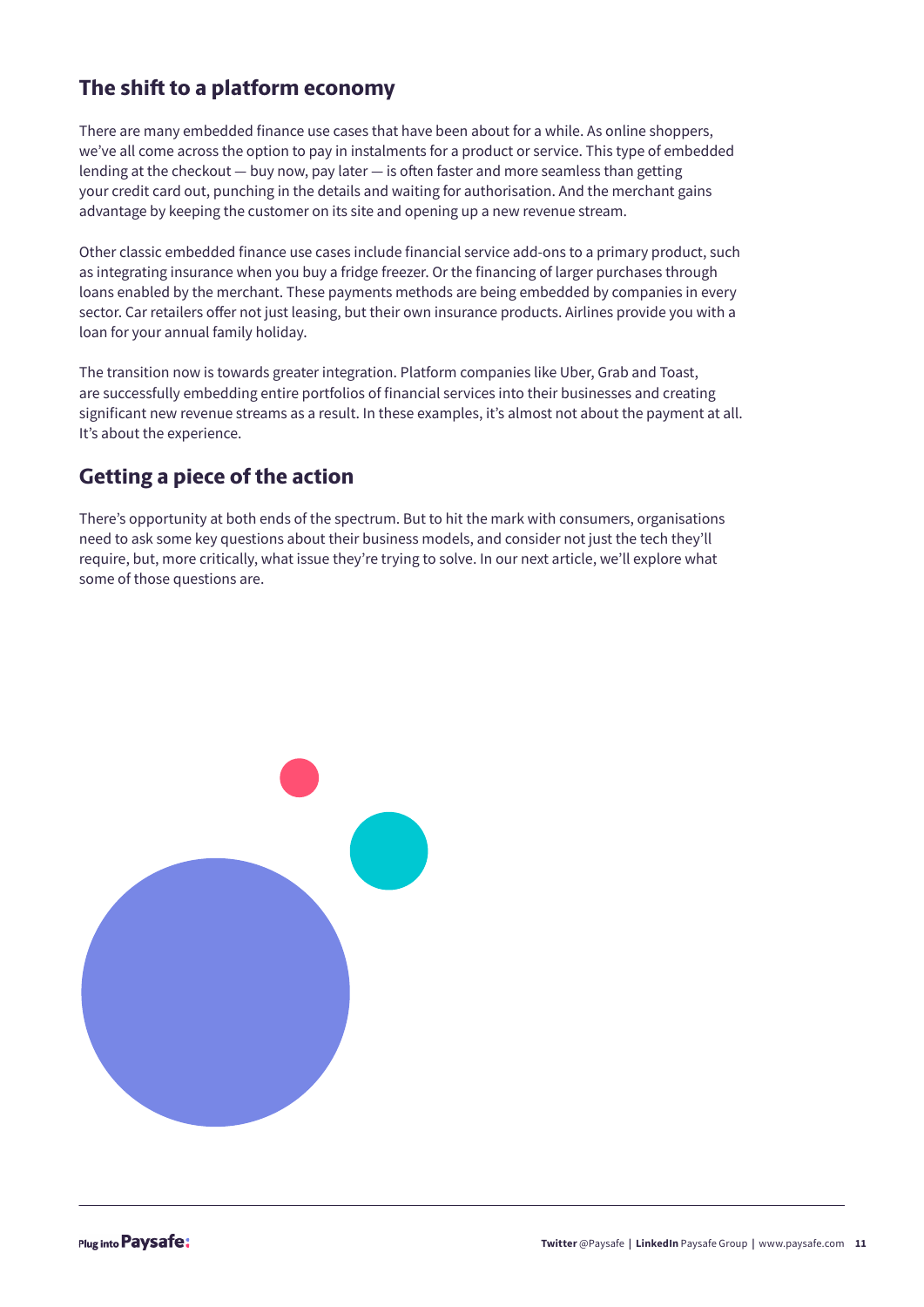### **Making embedded finance work: 3 questions to secure success**



Plug into Paysafe: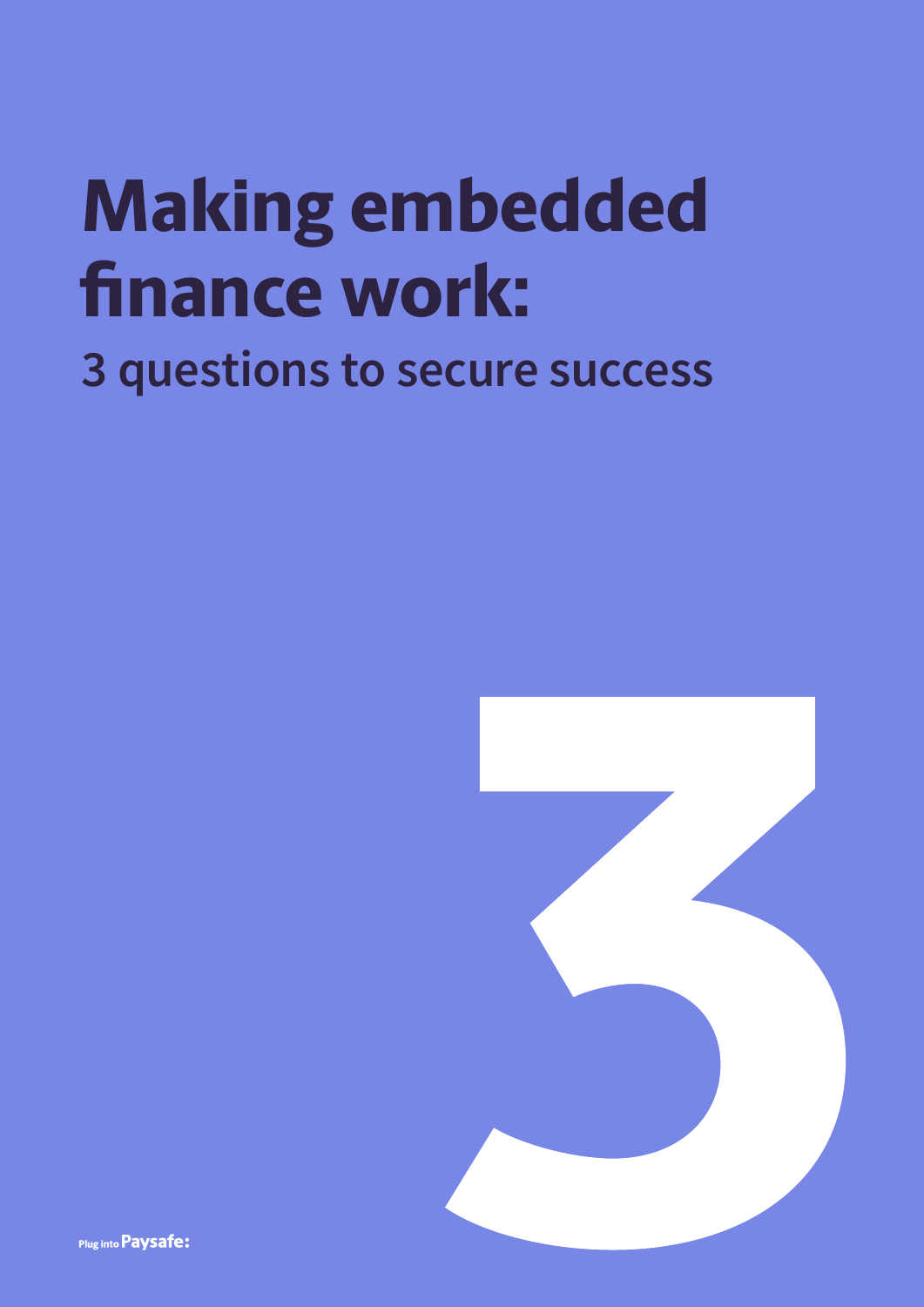While the hype is enough to make any and every company think it's easy to unleash a raft of payment options, is that true in practice? In this article, we're looking at some key considerations for creating a successful embedded finance strategy. The questions merchants need to ask about their businesses and their customers. And what a good embedded finance partner looks like.

### **Clarity of strategy**

As history has taught us, jumping on the latest tech bandwagon just because it's there and you can, is a recipe for disaster. Not falling foul of this basic tenet of business is even more vital when you're dealing with payments and financial functionality. A great brand adding finance capabilities that either don't hit the mark or don't work as they should, is at best a waste of time and at worst a sure-fire way of losing customers. As with any change to business strategy, adopting embedded finance should be driven by customer need. Closely followed by an assessment of your ability to cater for that need.

#### **1. Where's the friction?**

Whether in the customer's journey or in the way you're able to deliver what you want to deliver to them — what are the sticking points? Any successful idea is essentially a solution to a problem, and with embedded finance this involves not just the individual's interaction with your brand, but areas of friction or need after they leave your environment. Can you solve one of those challenges by bolting on functionality and keeping customers within your ecosystem?

There's also the issue of operational friction. In a highly regulated industry such as gaming, for instance, there are additional pressures that might affect the type of services you're able to provide customers.

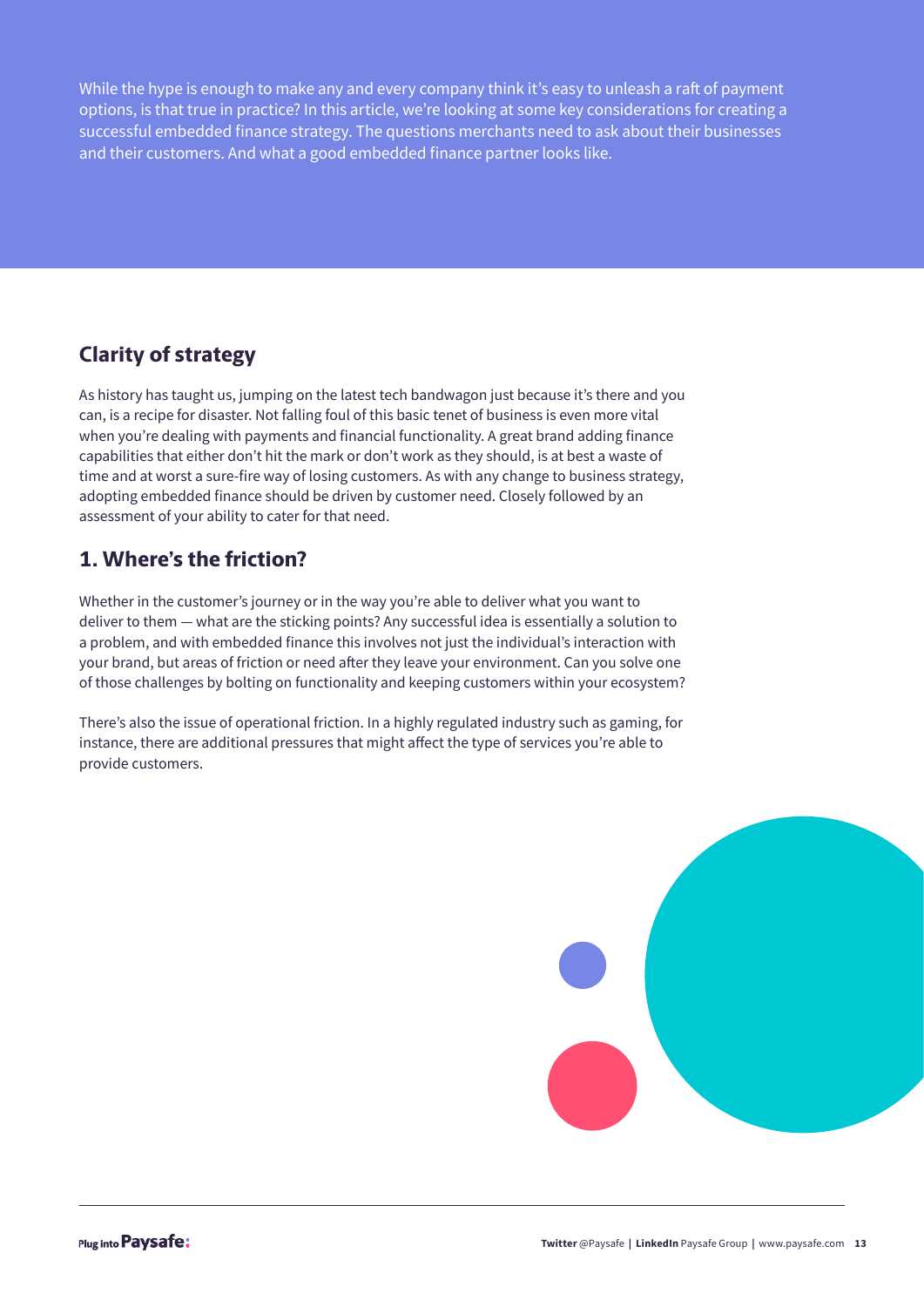#### **2. What's your hook?**

The benefits are great for those who find the right recipe. Companies have a significant amount of transactional data on their customers. This means being in a good position not only to target the right products at point of need, but also to create completely new revenue streams. An opportunity not lost on Tesla owner Elon Musk, who reckons the company's foray into the insurance market could represent 30–40% of Tesla's business in future.

Here are some questions it's worth thinking about to frame your approach.

**If you're adding something on to existing services, what is it you currently provide that can be enhanced through embedding payments?**

**Will it lend depth or diversity to your customer interactions and your brand?** 

**Can you provide a financial service that's better and more convenient than your customers can get elsewhere?**

**If you're launching with a new idea or platform, who are your customers and why will they use your business?** 

The likelihood is it's not a net new idea (few are), but you may well be providing a novel experience because of the combination of product and/or service plus payments options.

#### **3. What's your commercial strategy?**

Understand the solution you're providing — whether that's to consumers or suppliers, or both. Putting in place the right operational constructs is a more time-consuming part of the journey than the technology piece of the puzzle. For example, in terms of compliance, knowing your responsibilities and establishing good practices. And in the case of security, deciding the appropriate layers and levels of checks. Again, the answers to these questions will be specific to your market.

#### **Embedding your advantage**

Embedding capabilities such as digital wallets into your service can give customers choice and solve some of the points of friction around transactions. Our recent Lost in Transaction survey shows that digital wallets are the third most used payment method after debit cards and credit cards, with a quarter of respondents saying they use digital wallets more than they did a year ago. This reflects the convenience and security they provide, which is why they're attractive to consumers. But they're also a win for merchants. With an embedded digital wallet, customers are more likely to complete their purchases because of the fact the process is so easy and overcomes the common frustrations of some other payment methods.

Digital wallets have additional advantages for merchants. They can be branded and therefore work to strengthen customer loyalty and brand awareness. And with access to consumer payment data, they give businesses a better understanding of customer preferences so they can hone their offerings and provide a more personalised experience.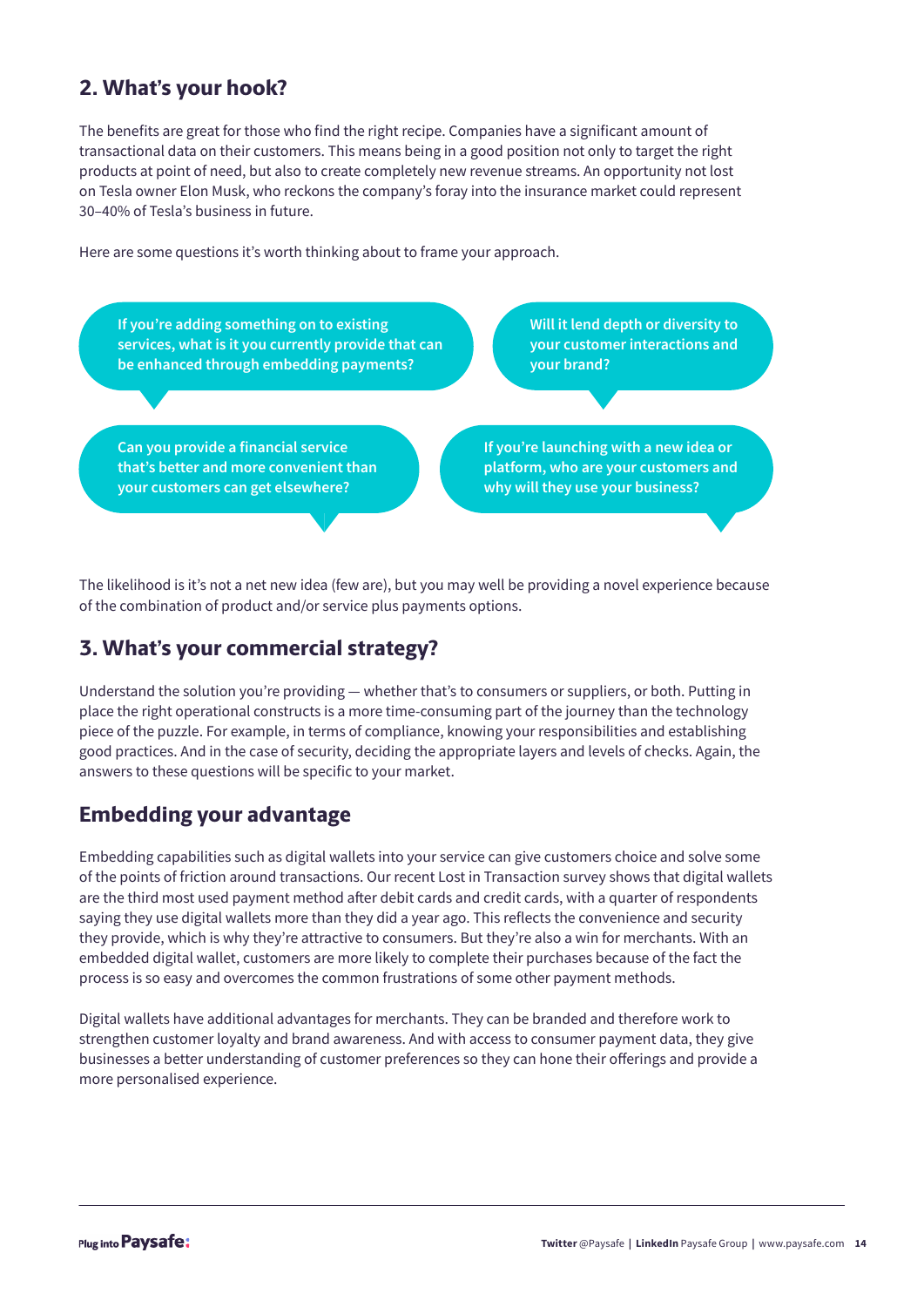**With an embedded digital wallet, customers are more likely to complete their purchases because of the fact the process is so easy and overcomes the common frustrations of some other payment methods.** 

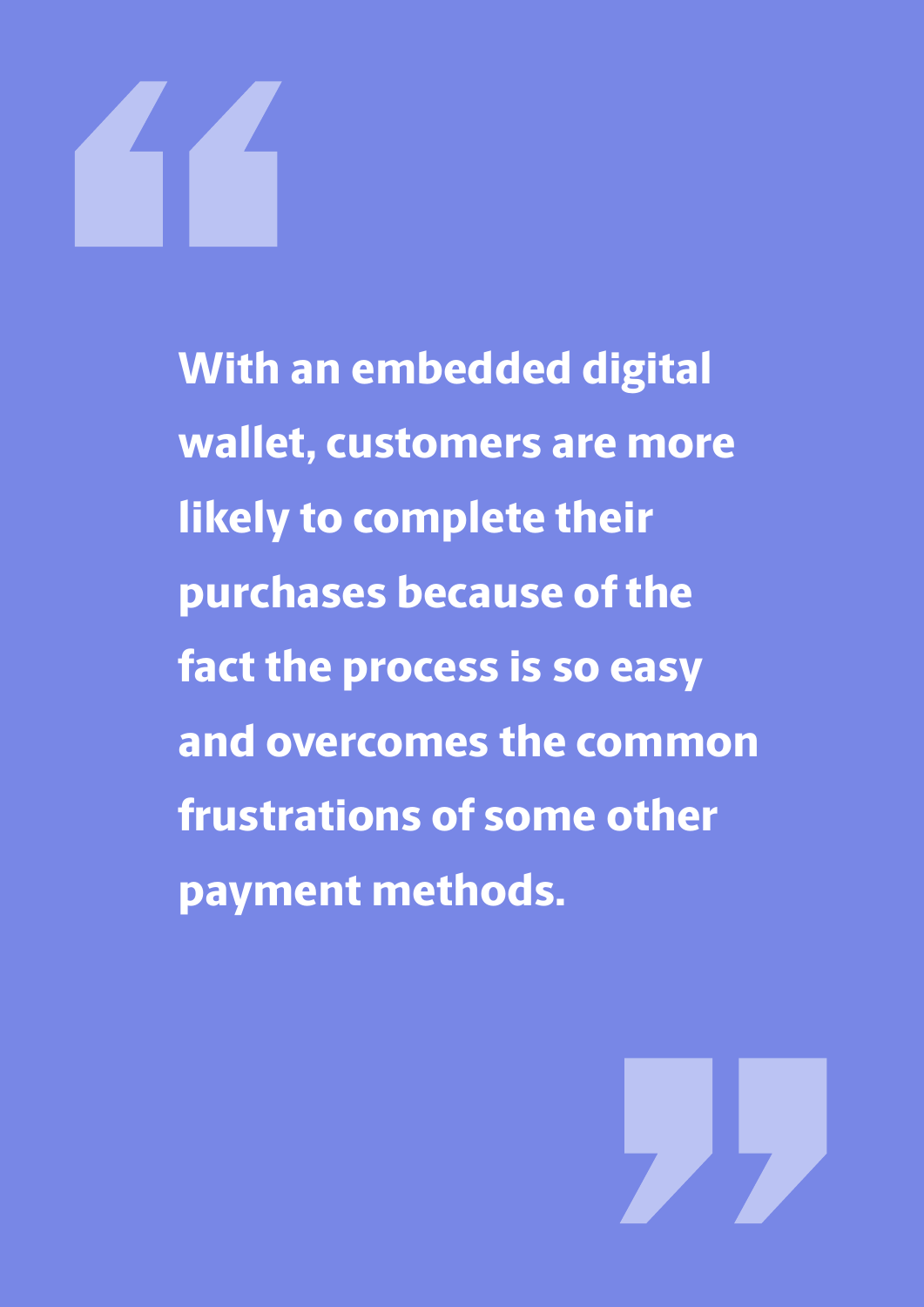#### **A fit-for-purpose partner**

Finding the right partner is going to be most merchants' quickest route to embedding payments into their offerings. A provider that both understands the nuances of your industry and is able to complement your internal skill sets will be valuable in more ways than one. Not just in helping to overcome hurdles of tech and operational implementation, but in identifying potential embedded finance use cases and helping answer some of the critical questions that we've covered.

It's worth considering how much help you'll require overall. It can be as simple as getting the API keys and running with it — 5 minutes to operational payments provision is entirely achievable — but usually there's more to it, especially in the longer term. No solution, embedded finance or otherwise, works truly out of the box, so a no-contact provider should be a no-go. But a good provider will make integration as easy as possible, with technical documentation, support, and integration guides to help your team. And remember your payments needs, along with your integration requirements, will change. You may start out happy with a low-touch provider, but then favour a more consultative approach further down the line.

#### **Connections matter**

On a basic level, you need to choose a payment provider that will be able to help you access the markets and geographies you're targeting. So that means holding the correct licences, but also having robust relationships with regulators and strong connections with local partners.

You'll also want a range of options when it comes to products. A wide selection of alternative payments methods that you can mix and match according to need. Look at the wider ecosystem that your provider can connect you with, too. Integration to specialist third-party financial services might not be something you think about straight away, but as your financial services proposition to consumers becomes more sophisticated, this type of integration could be important to your commercial strategy.

Also ensure you're working with a partner that's able to scale as you need it to. One with a responsive, agile infrastructure that can handle spiky workloads, which could be anything from high-volumes of transactions in response to a sales promotion, or the general seasonal cycles of a business.

#### **Getting on the road**

It's clear that companies adopting embedded finance need to understand not just the nature of their offerings and shifting demands of their customers, but the expertise and tech stack of the providers they choose to work with. As with most new ways of operating, embedded finance involves both technical and strategic challenges, as well as expertise in bringing those elements together.

In reality, as we've seen, the tech is probably the easiest and fastest part to put in place. And that, essentially, is the beauty of embedded finance and where it stands today. It's the simple bit. Bolt it on and you're good to go. Just make sure you get the rest of your house in order first.

In our final piece, we'll be looking at how embedded finance is playing out in different sectors — and where *the greatest opportunities lie.*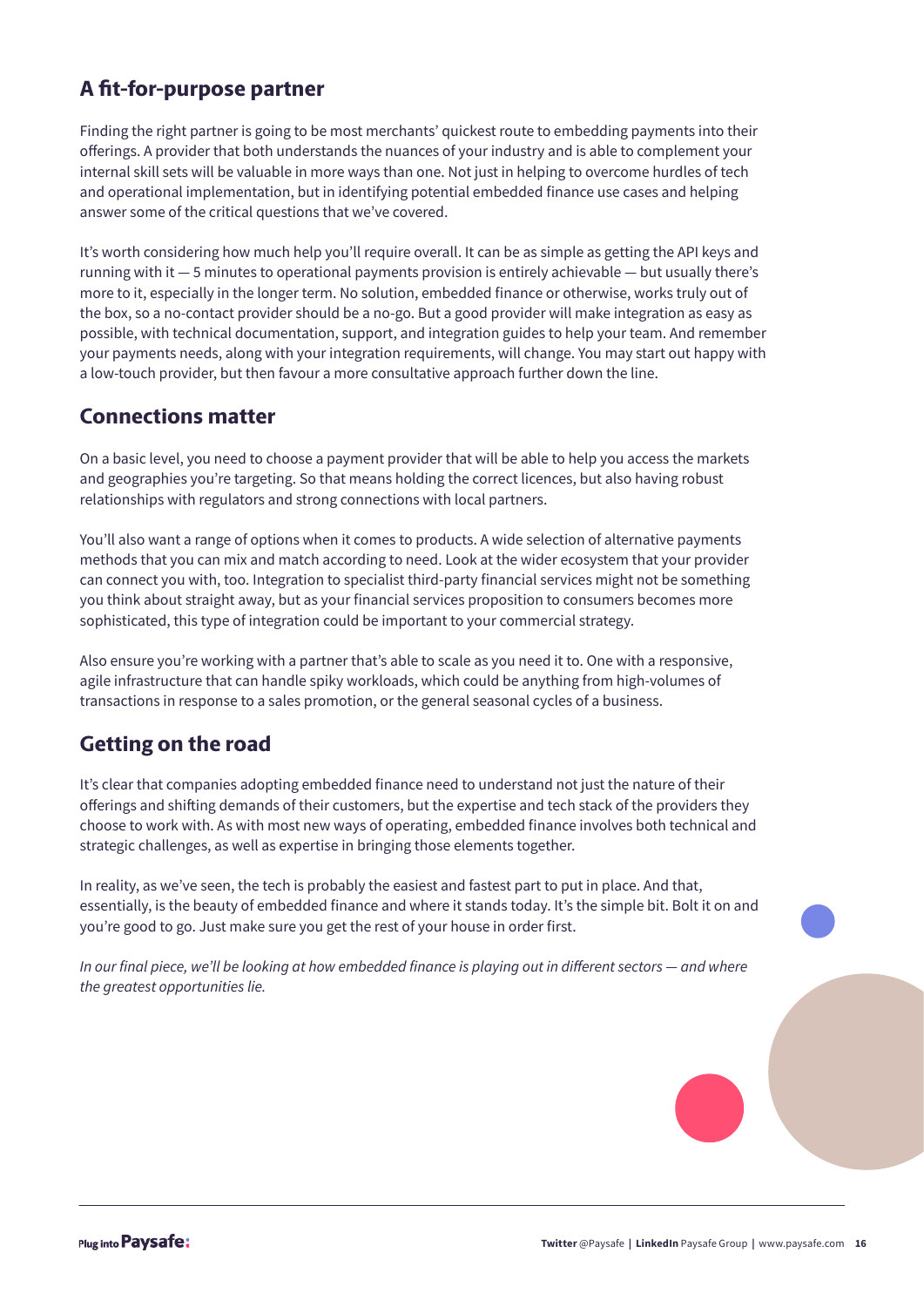# **Embedded finance applications and opportunities:**

**Right product, right time, right place**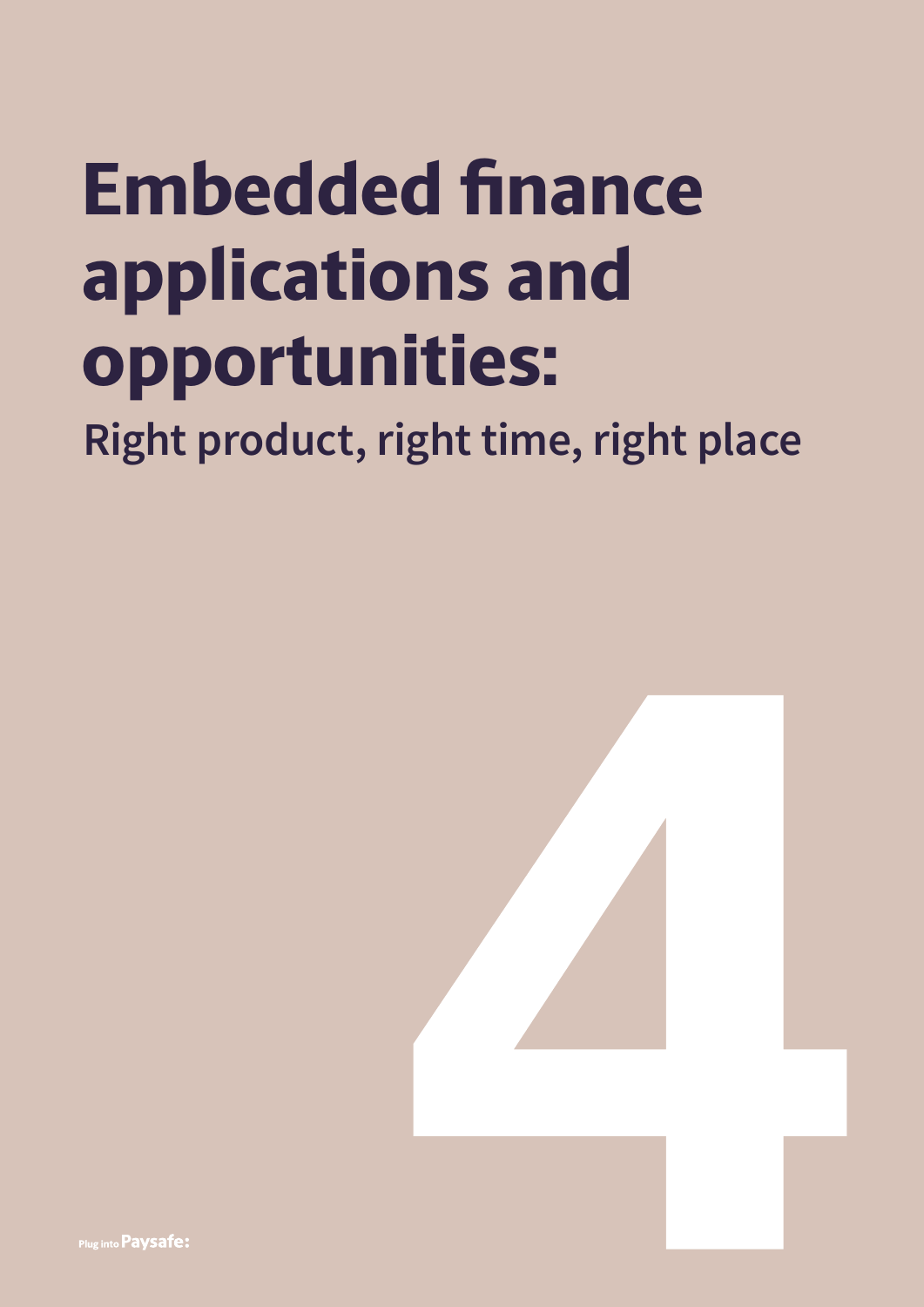#### **Bridging a gap**

In exploring use cases across different sectors, we see common themes emerging. What's central to them all is that they create a more fluid experience. But, more than that, they get one step closer to their customers, reinforcing brand trust and the subsequent loyalty this generates.

How close depends on market-specific factors. Regulation hoops. How high or low risk the sector is. The levels of security — not just the layers that are necessary, but those that make consumers feel comfortable (as we'll see, sometimes friction can be a good thing).

#### **Fly, fly away?**

Opportunities tend to arise from not-so-ideal situations. A recent example of this that will resonate with many, was the considerable friction caused by the lockdown rules at various stages of the pandemic, which required would-be travellers to cancel flights and accommodation bookings. Hundreds of thousands of people in the UK alone having to claw back their money from airlines, hotels, car hire companies, and the rest. In the clamour, we expect more people than not had pretty poor experiences trying to get the various travelrelated agencies to settle up.

But the frustration wasn't just felt consumer side. Airlines, online booking agencies, and other travel merchants were plunged into an administrative nightmare. For a major airline, for instance, something like an airline voucher system is a huge operation involving departments of people and necessitating the shifting of money and vouchers from one place to another. Such a complex and time-consuming undertaking costing into the millions if not billions could have been entirely avoided with a simple embedded finance solution: an escrow account, by which a third party holds the funds until the service is delivered. In this case, when the traveller takes the flight. Indeed, a whole new type of service offering has emerged from this, with companies like Fly Now Pay Later taking a single use case and making a brand out of it.

#### **Keeping them in your world**

Some of the time, it's not necessarily about solving a pressing or particularly acute problem. It's about achieving seamlessness, making your customer happier — and keeping them in your ecosystem for a greater part of their journey.

The iGaming sector is a good example of this. A service based on immersive experiences, it's obvious that anything that can make it more so is better for players. So in the case of the onboarding process, embedding a financial product can make this slicker by minimising the administration required to sign up new players. The player submits their details once and simultaneously registers with the iGaming merchant to get access to its services, as well as fulfilling the requirements for signing up to the digital wallet or other payment method that'll then be linked to their account.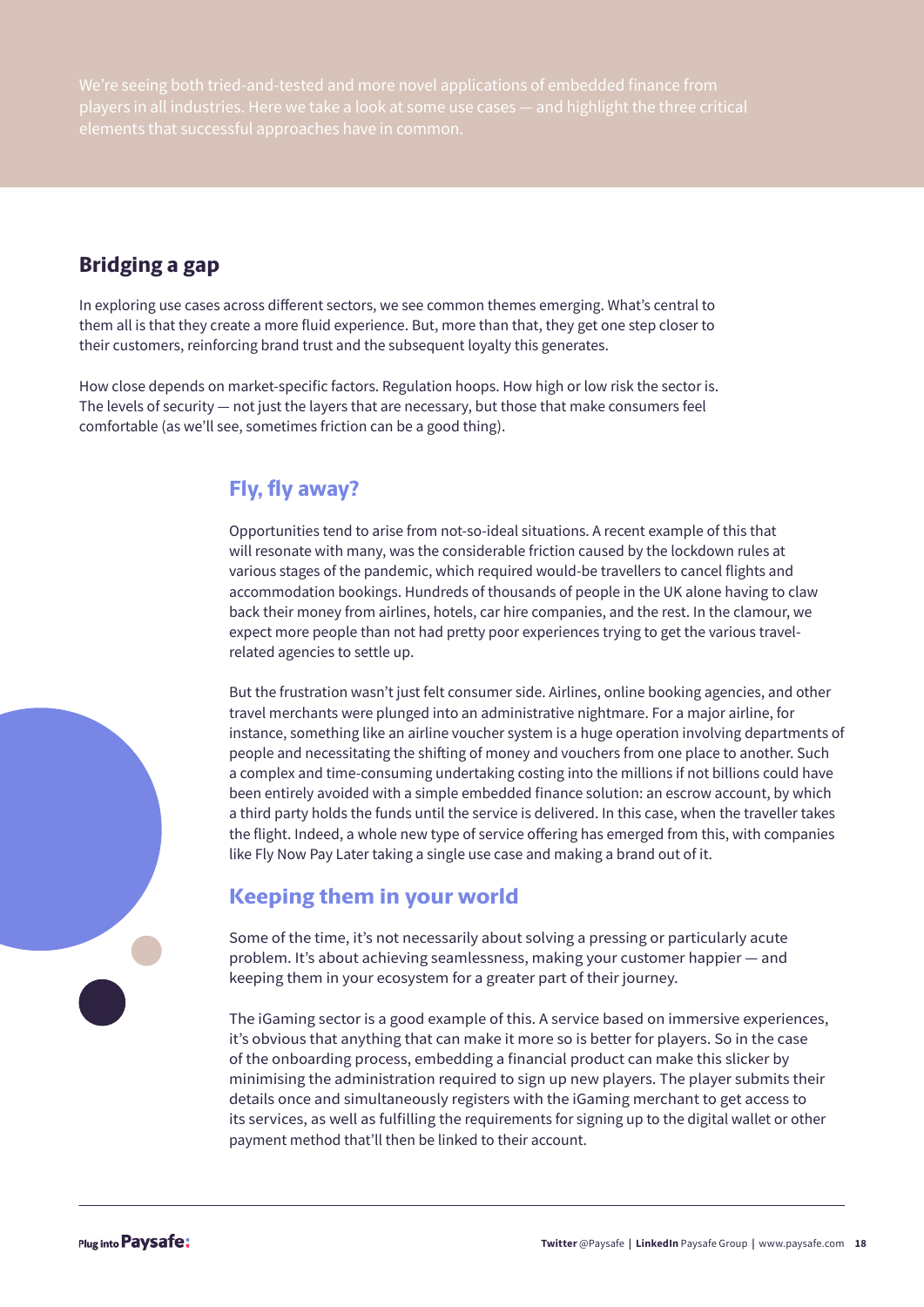Crucially, this also means one set of Know Your Customer (KYC) processes and less chance of fraud. After all, the merchant already knows — and has a significant amount of transactional data on — the customer, so the relationship is established. On top of that, the insight that the merchant has through that customer data can then be used to anticipate their needs further down the line.

#### **The crypto factor**

No review of the drivers of embedded finance and changes in consumer appetite for alternative payment methods is complete without a look at cryptocurrency. Crypto has been an area of huge growth in the last couple of years, driven largely by consumer demand. According to Paysafe research — which surveyed 1,100 businesses across the UK, North America, Italy, Bulgaria, Germany, Austria, and Brazil, — nearly one in ten consumers have started using crypto as a payment method since the pandemic. While 17% of businesses say they already allow consumers to pay via crypto in some form, and a further 36% plan to introduce crypto into their checkout the next 12 months.

The call for crypto at checkout is going to be higher in some markets — for example, gaming and tech-related products and services — than others. But we're currently seeing an increase across the board, so building it into the checkout experience is no longer a lookout for niche merchants and services providers. However, it's a more complicated process than, say, adding a digital wallet. You need to understand the anti-money laundering, KYC, and regulation issues around crypto. Here, a specialised embedded payments provider can help, giving insight into these needs — outlining what your responsibilities are and providing a range of alternative payment methods. Acceptance rates when buying crypto are typically higher when they are made through digital wallets as many banks reject them, which is also why it's important to have choice and choose an embedded payments partner that has a good relationship with crypto-friendly banks.



**NEARLY 1 IN 10 CONSUMERS started using crypto as a payment method since the pandemic**

**17% already allow consumers to pay via crypto in some form** 

### **36%**

**plan to introduce crypto into their checkout in the next 12 months**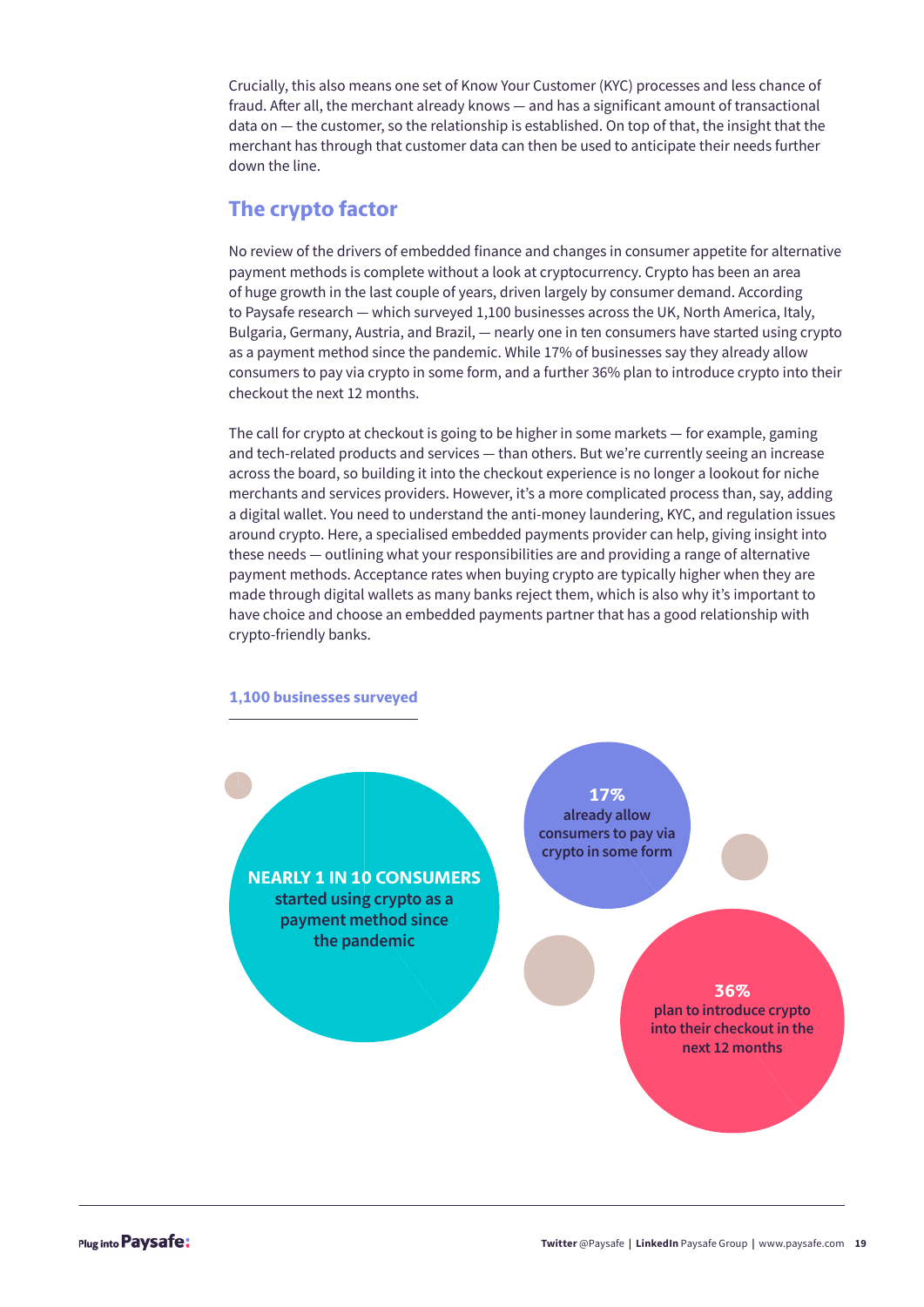#### **Right-sizing security**

This also highlights an important point about the role of security and embedded finance. We've touched on the differences of operating in markets with varying risk factors. And while we're always saying that customers want less friction, sometimes it pays to have some well-placed friction to reassure them that their data and funds are being protected. Which means applying appropriate layers of security relative to what consumers are buying or doing in that ecosystem. If they're trading in Ethereum, they might be pleased to go through two-factor authentication, type in the name of their first pet, school, and girlfriend's name, and recite a pass phrase backwards. If they're just booking an Uber, maybe they'd prefer to bypass some of those security steps.

Essentially, it's about getting the right balance of security and usability.

#### **#1 Enable integration. #2 Build trust. #3 Make it speedy**

The three takeaways from our brief look at applications of embedded finance aren't anything new. Broadly speaking, they have three things in common.

First, they provide integrated experiences. This is as much about making things work seamlessly as it is about creating an environment that consumers don't want to leave.

Second, they work transparently, and the services they offer are transparent. Plus, they communicate that transparency to their customers. This is what generates trust within their ecosystem.

Third, when it comes to transactions, they know that real-time is key. Fast transactions are a must. Mess around with this aspect of consumer interaction, and you've lost them.

So, success is simply getting all of these factors spot on.

#### **Great CX pivots on payments**

As ever, all roads lead back to the customer experience — and payments functionality very much sits at the heart of that. Regardless of sector, target market, or type of offering, it's just about making it easier for customers to pay for services.

The nature of online consumer interactions continues to shift. The key for merchants is having the flexibility to adopt the services they need to deliver the best experience, with the least friction, and the most appropriate level of security. Killer idea, perfectly executed. With the right business model and embedded payment solutions, that's more possible than ever.

So, does every company need to be a fintech company? Probably not. But they do have to be 100% customer- and solution-driven. And whether they build, buy, lease — partner or go it alone — getting payments right should be a priority.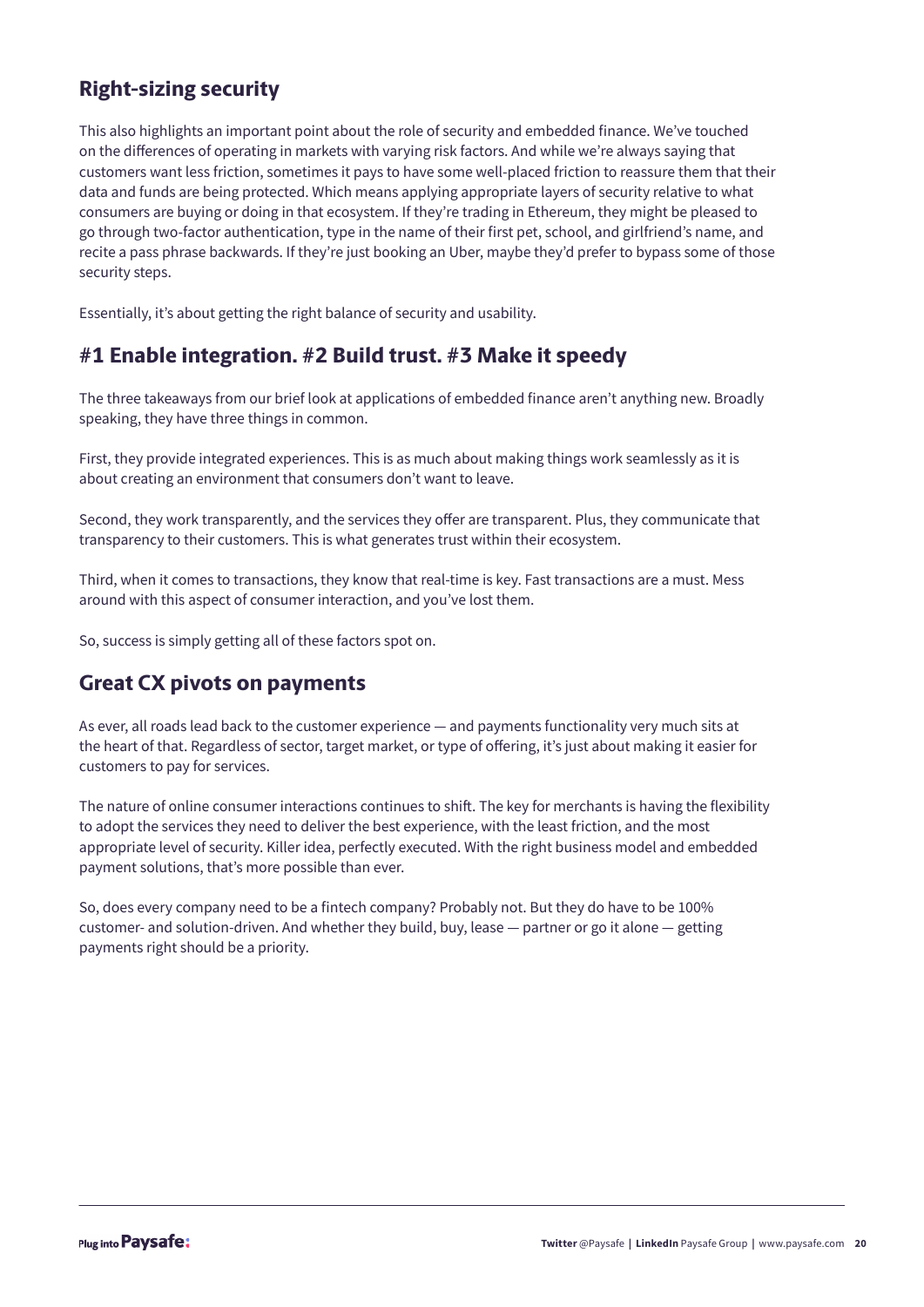

#### **About Paysafe Group**

Paysafe Limited ("Paysafe") (NYSE: PSFE) (PSFE. WS) is a leading specialized payments platform. Its core purpose is to enable businesses and consumers to connect and transact seamlessly through industry-leading capabilities in payment processing, digital wallet, and online cash solutions. With over 20 years of online payment experience, an annualized transactional volume of over US \$120 billion in 2021, and approximately 3,500 employees located in 10+ countries, Paysafe connects businesses and consumers across 100 payment types in over 40 currencies around the world. Delivered through an integrated platform, Paysafe solutions are geared toward mobileinitiated transactions, real-time analytics and the convergence between brick-and-mortar and online payments.

Further information is available at **www.paysafe.com**